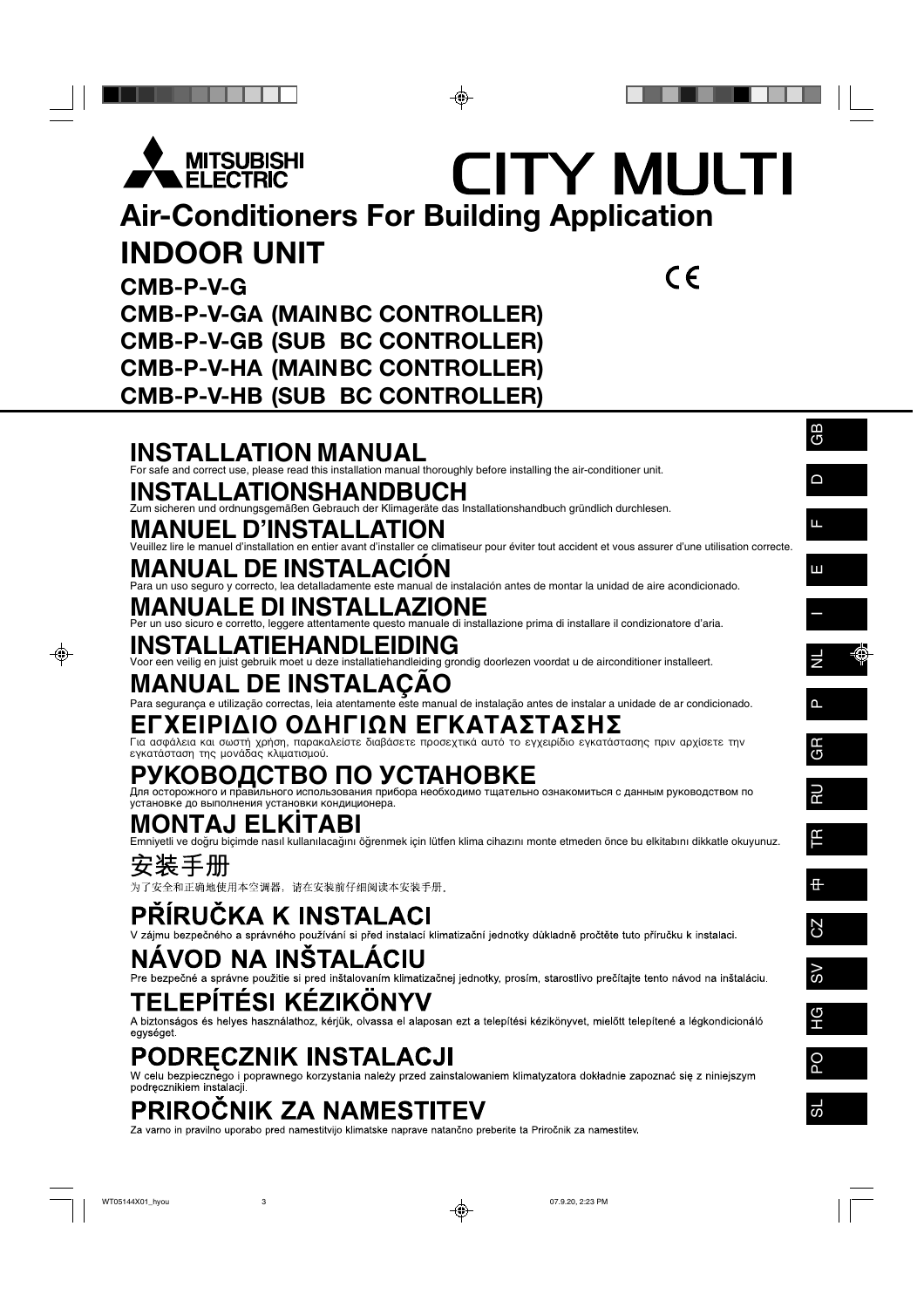

#### **[Fig. 2.4.1]**

CMB-P104, 105, 106, 108, 1010, 1013, 1016G (In the case the outdoor unit is 14-hp (P350 model) or less, and 16 or fewer ports are used.)



- A Outdoor unit B BC controller
	-
- C Indoor unit D P100 P250 model: 2 ports merged.
- E Less than H=50 m (when the outdoor unit is higher than the indoor unit)
- $(F)$  Less than H1=40 m (when the outdoor unit is lower than the indoor unit)
- G Twinning pipe (for Y Series) CMY-Y102S-G2 H Combined pipe (CMY-R160-J: optional)
- 
- 10 Less than 110 m  $\circledR$  Less than 40 m
- $R$  Up to three units for 1 branch hole
- Total capacity: less than 80 (but same in cooling/heating mode)
- $\mathbb O$  Less than h1=15 m (10 m or less for 200, 250 unit type)
- M Less than h2=15 m

#### (Unit: m) Item Piping portion | Allowable value Not to exceed the Total piping length  $A+B+a+b$ <br>+c+d+e maximum refrigerant piping length \*1 165 m or less Length Longest piping length  $A+e$ (Equivalent length of 190 m or less) Between outdoor unit and <br>BC controller **A** Below 110 Between indoor units and BC controller e Below 40 \*2 Between Above outdoor unit H H Below 50 elevation Difference of elevation indoor and Below outdoor unit H1 H1 Below 40 outdoor units Between indoor units and BC controller h1 Below 15 Difference (Below 10)\*3 Between indoor units here had below 15 (Below 10)\*3

#### **Notes:**

- **\*1 Refer to "Restrictions on piping length" on P. 4.**
- **\*2 Please refer to the figure "Distance between BC controller and farthest Indoor unit" when the distance between BC controller and farthest indoor unit exceeds 40 m. (Not applicable to the P250 model indoor unit)**
- **\*3 The values in the parentheses show the maximum piping length to be followed when the connection capacity of the indoor unit is 200 or more. \*4 In the system to which indoor units of the P200 model or above are con-**
- **nected, neither a branch joint nor a branch header may be used.**
- **\*5 Do not connect the P200 or P250 models of indoor units and other models of indoor units at the same port.**
- **\*6 In the system to which indoor units of the P100 through P140 models are connected, merge the two ports before connecting them. (Set DIP SW4-6 on the BC controller to ON.)**
- **\*7 It is possible to connect the P100 through P140 models of indoor units to a single port. (Set DIP SW4-6 to OFF.) Note that the cooling capacity will somewhat decrease. (The factory setting for DIP SW4-6 is OFF.)**
- **\*8 Indoor units that are connected to the same branch joint cannot be simultaneously operated in different operation modes.**

Distance between BC controller and farthest indoor unit

|                                      | 70<br>60 |                                   |    |    |
|--------------------------------------|----------|-----------------------------------|----|----|
|                                      |          |                                   |    |    |
| Distance between BC contoroller<br>Ē | 50<br>40 |                                   |    |    |
|                                      | 30       |                                   |    |    |
|                                      |          |                                   |    |    |
|                                      | 20       |                                   |    |    |
| and farthest indoor unit             | 10<br>0  |                                   |    |    |
|                                      |          |                                   | 10 | 15 |
|                                      |          | Height difference between         |    |    |
|                                      |          | <b>BC</b> controller and farthest |    |    |
|                                      |          | indoor unit (m)                   |    |    |

 $\overline{a}$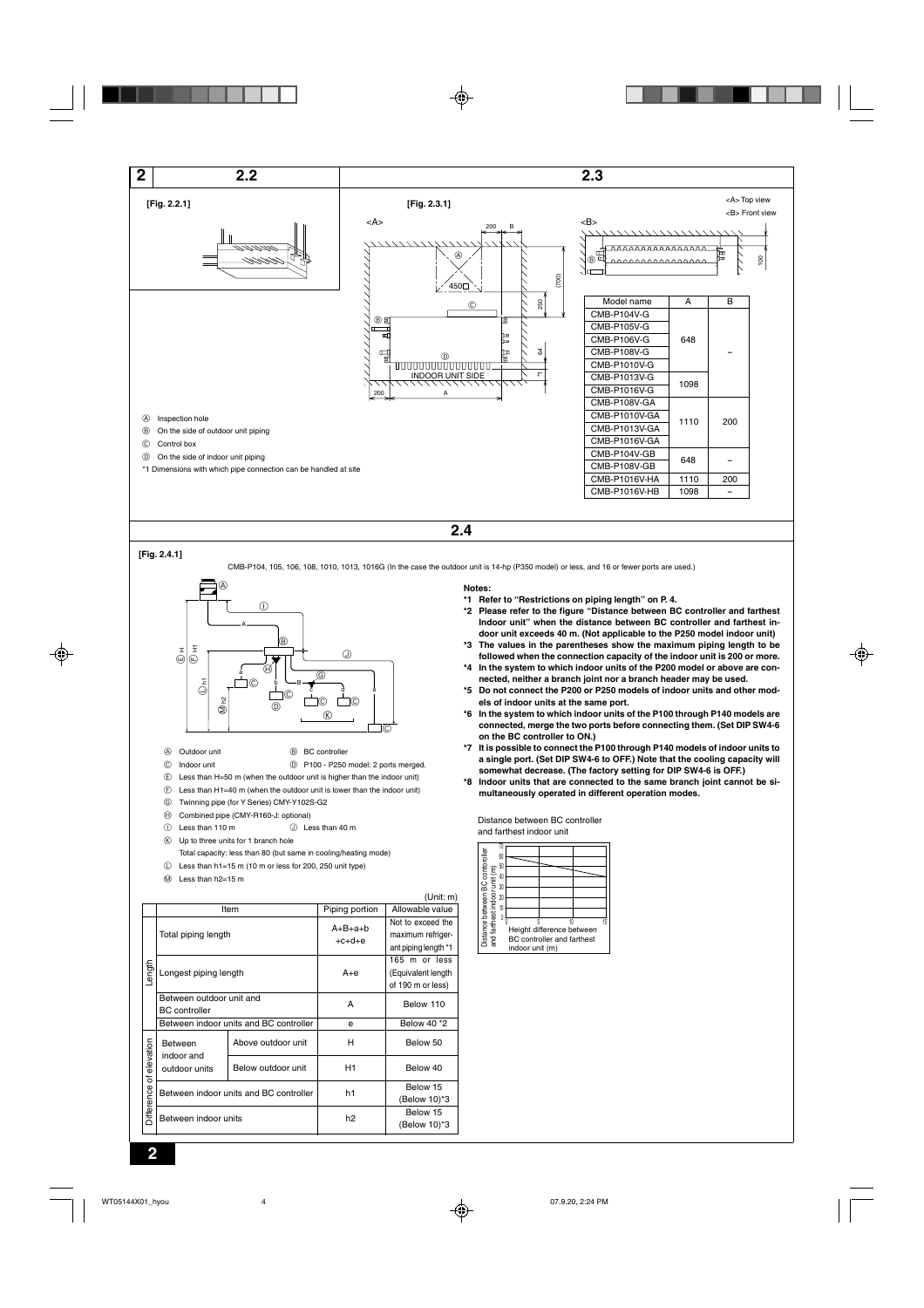#### **[Fig. 2.4.2]**

CMB-P108, 1010, 1013, 1016GA, P104, 108GB (GA: In the case the outdoor unit is 26-hp (P650 model) or less.) CMB-P1016HA, 1016HB (HA: In the case the outdoor unit is 28-hp (P700 model) or more.)



- A Outdoor unit B MAIN BC controller
- C SUB BC controller D Indoor unit
- 
- E The twinning kit is connected inside the outdoor unit on the low-pressure side. When outdoor units of different capacities are connected, connect the twinning kit to the unit with a higher capacity.
- F Twinning pipe (for R2 series) CMY-R100VBK, CMY-R200VBK
- G Twinning pipe (for Y series) CMY-Y202-G2, CMY-Y102L-G2, CMY-Y102S-G2
- H Twinning pipe (CMY-R160-J: optional)
- $\circledR$  Twinning pipe (for Y series) CMY-Y102S-G2
- J P100 P250 model: 2 ports merged
- $R$  Maximum of 3 units per a pair of ports Total capacity of 80 or below
- All units connected to the same port must be in the same operation mode.

 $\mathbb O$  Less than H=50 m (when the outdoor unit is higher than the indoor unit)

- $M$  Less than H1=40 m (when the outdoor unit is lower than the indoor unit)
- $\circledR$  Less than h1=15 m (10 m or less for 200, 250 unit type)
- O Less than h2=15 m

#### (Unit: m) Item | Piping portion | Allowable value  $F+G+A+B+C$ Not to exceed the Total piping length  $+D+E+a+b$ maximum refriger-+c+d+e+f ant piping length \*1 165 m or less ength (Equivalent length Longest piping length  $F(G)+A+C+E+f$ of 190 m or less) Between outdoor unit and<br>BC controller<br>Between indoor units and BC controller <br>Below 40 \*2 Between indoor units and BC controller B+d or C+D+e or C+E+f Between outdoor units Texas F+G Below 5 Between Above outdoor unit H H Below 50 indoor and Difference of elevation of elevation outdoor units Below outdoor unit H<sub>1</sub> H<sub>1</sub> Below 40 Between indoor units and BC controller h1 Below 15 (Below 10)\*3 aguea Between indoor units h2 h2 Below 15 (Below 10)\*3 清 Between BC controller (main or sub)<br>
and BC controller (sub) h3 Below 15 Between outdoor units h4 Below 0.1

#### **Notes:**

**A system that has more than 16 branching points requires 2 to 3 BC controllers (main and sub) and 3 pipes to connect the main and the sub BC controllers.**

- **\*1 Refer to "Restrictions on piping length" on P. 4.**
- **\*2 Please refer to the figure "Distance between main BC controller and farthest Indoor unit" when the distance between main BC controller and farthest indoor unit exceeds 40 m. (Not applicable to the P250 model indoor unit)**
- **\*3 The values in the parentheses show the maximum piping length to be followed when the connection capacity of the indoor unit is 200 or more.**
- **\*4 In the system to which indoor units of the P200 model or above are connected, neither a branch joint nor a branch header may be used.**
- **\*5 When connecting two sub BC controllers, the total piping length must be equal to or less than the maximum length as listed in on the left.**
- **\*6 When connecting two sub BC controllers, install them in parallel.**
- **\*7 In the system to which indoor units of the P100 through P140 models are connected, merge the two ports before connecting them. (Set DIP SW4-6 on the main BC controller to ON.)**
- **\*8 It is possible to connect the P100 through P140 models of indoor units to a single port. (Set DIP SW4-6 to OFF.) Note that the cooling capacity will somewhat decrease. (The factory setting for DIP SW4-6 is OFF.)**
- **\*9 When the outdoor unit is 28-hp (P700 model) or more, use the HA-type main BC controller. The G-type BC controller cannot be connected to the models between 16-hp (P400 model) and 26-hp (P650 model), and the Gand GA-type BC controllers cannot be connected to the 28-hp (P650 model) or more.**
- **\*10 For Sub BC controller GB type, the connectable indoor unit capacities may sum to equal that of a P350 unit or less. However, if two sub controllers are used the TOTAL sum of connectable units connected to BOTH sub controllers must also not exceed that of a P350 unit.**

**For sub BC controller HB type, the connectable indoor unit capacities may sum to equal that or a P350 unit or less. However, if two sub controllers are used the TOTAL sum of connectable units connected to BOTH sub controllers must also not exceed that of a P450 unit.**

- **\*11 Indoor units that are connected to the same branch joint cannot be simultaneously operated in different operation modes.**
- **\*12 Do not connect the P200 or P250 models of indoor units and other models of indoor units at the same port.**

Distance between MAIN BC controller and farthest indoor unit

|                                                                                     | 70 |                           |    |
|-------------------------------------------------------------------------------------|----|---------------------------|----|
|                                                                                     |    |                           |    |
|                                                                                     |    |                           |    |
|                                                                                     |    |                           |    |
|                                                                                     |    |                           |    |
|                                                                                     |    |                           |    |
|                                                                                     |    |                           |    |
|                                                                                     |    |                           |    |
| Distance between MAIN BC contoroller<br>and farthest indoor unit (m)<br>- こことのまたのです |    |                           |    |
|                                                                                     |    |                           |    |
|                                                                                     |    |                           |    |
|                                                                                     |    |                           |    |
|                                                                                     |    |                           |    |
|                                                                                     |    |                           |    |
|                                                                                     |    |                           |    |
|                                                                                     |    |                           |    |
|                                                                                     |    | 10                        | 15 |
|                                                                                     |    | Height difference between |    |
|                                                                                     |    |                           |    |
|                                                                                     |    | MAIN BC controller and    |    |
|                                                                                     |    |                           |    |
|                                                                                     |    | farthest indoor unit (m)  |    |
|                                                                                     |    |                           |    |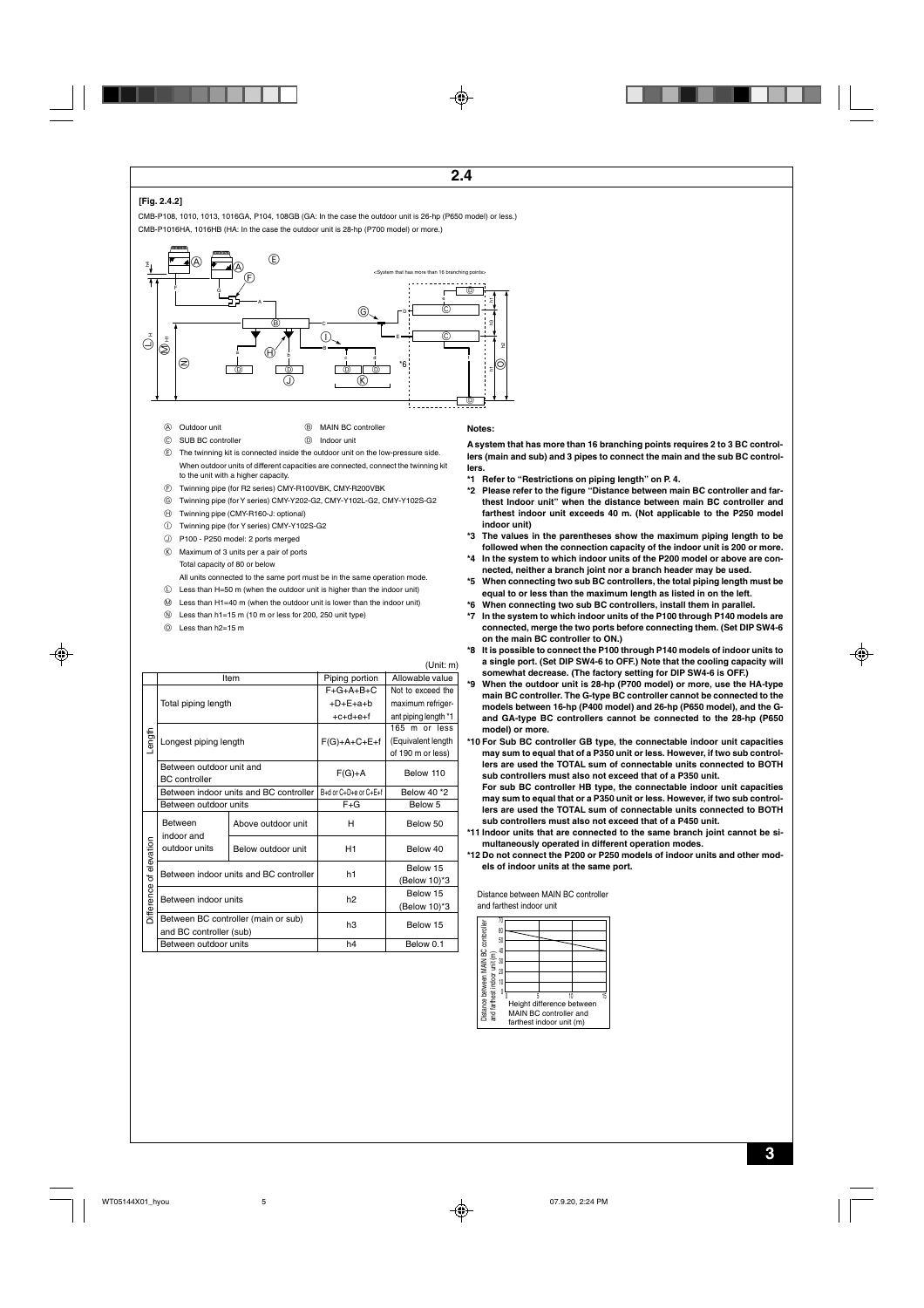#### **[Fig. 2.4.3]**

#### ●**Restrictions on piping length**









PURY-P500/550YSHM-A, PURY-EP400/450/500/550YSHM-A







 $\circledR$ 

10 20 30 40 50 60 70 80 90 100 110



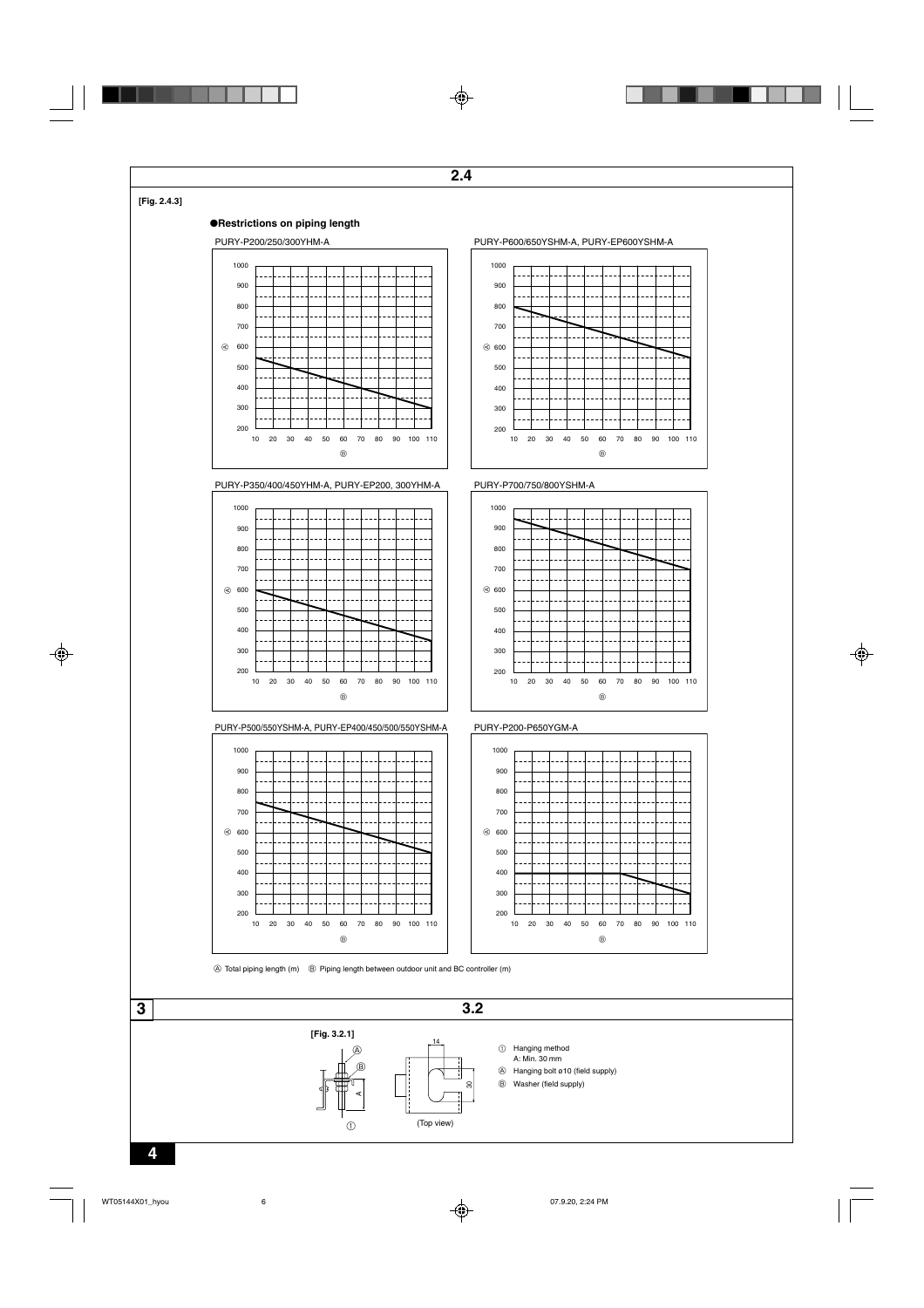**4**

|                                  | [Fig. 4.1.1]                                                 |                                |                       |                       |                               |                                   |                                                                                    |                            |                       |
|----------------------------------|--------------------------------------------------------------|--------------------------------|-----------------------|-----------------------|-------------------------------|-----------------------------------|------------------------------------------------------------------------------------|----------------------------|-----------------------|
| BC CONTROLLER/MAIN BC CONTROLLER |                                                              |                                |                       |                       |                               |                                   | <b>SUB BC CONTROLLER</b>                                                           |                            |                       |
|                                  | Unit model                                                   | Model name                     | High pressure<br>side | Low pressure<br>side  | Model name                    | Total capacity<br>of indoor units | High pressure<br>(gas) side                                                        | Low pressure<br>(gas) side | Liquid side           |
|                                  | <b>PURY-(E) P200</b>                                         | (BC CONTROLLER)<br>CMB-P104V-G | ø15.88*1<br>(Brazing) | ø19.05*1<br>(Brazing) |                               |                                   |                                                                                    |                            |                       |
|                                  | <b>PURY-P250</b>                                             | CMB-P105V-G<br>CMB-P106V-G     |                       | 022.2                 | sub) to connect the pipes.    |                                   | When a system that has more than 16 branching points, use BC controllers (main and |                            |                       |
| Outdoor unit side                | <b>PURY-(E) P300</b>                                         | CMB-P108V-G<br>CMB-P1010V-G    | ø19.05<br>(Brazing)   | (Brazing)             |                               |                                   |                                                                                    |                            |                       |
|                                  | CMB-P1013V-G<br>CMB-P1016V-G<br><b>PURY-P350</b><br>(MAIN BC |                                | ø25.4*1               |                       |                               |                                   |                                                                                    |                            |                       |
|                                  |                                                              |                                | ø19.05*1<br>(Brazing) | (Brazing)             |                               |                                   |                                                                                    |                            |                       |
|                                  | <b>PURY-(E) P400</b><br><b>PURY-(E) P450</b>                 | CONTROLLER)<br>CMB-P108V-GA    | ø22.2<br>(Brazing)    |                       |                               | below 200                         | ø15.88*1<br>(Brazing)                                                              | ø19.05*1<br>(Brazing)      | ø9.52                 |
|                                  | <b>PURY-(E) P500</b><br><b>PURY-(E) P550</b>                 | CMB-P1010V-GA<br>CMB-P1013V-GA | ø25.4*1               | ø28.58<br>(Brazing)   | CMB-P104V-GB                  | $201 - 300$                       | ø19.05                                                                             | 022.2<br>(Brazing)         | (Brazing)             |
|                                  | <b>PURY-(E) P600</b><br><b>PURY-P650</b>                     | CMB-P1016V-GA                  | (Brazing)             |                       | CMB-P108V-GB<br>CMB-P1016V-HB | $301 - 350$                       | (Brazing)                                                                          |                            | ø12.7*1               |
|                                  | <b>PURY-P700</b><br><b>PURY-P750</b>                         | (MAIN BC<br>CONTROLLER)        | ø28.58                | ø31.75*1              |                               | $351 - 400$                       | ø22.2*1                                                                            | ø28.58*1<br>(Brazing)      | (Brazing)             |
|                                  | <b>PURY-P800</b>                                             | CMB-P1016V-HA                  | (Brazing)             | (Brazing)             |                               | $401 - 450$                       | (Brazing)                                                                          |                            | ø15.88*1<br>(Brazing) |
| Indoor unit side                 |                                                              | ø9.52<br>(Flare)               | ø15.88<br>(Flare)     |                       |                               | ø9.52<br>(Flare)                  | ø15.88<br>(Flare)                                                                  |                            |                       |

**4.1**



- A To outdoor unit (MAIN BC CONTROLLER)
- B End connection (brazing)
- C BC controller (MAIN BC CONTROLLER / SUB BC CONTROLLER)
- D Reducer (accessory) E Indoor unit
- $E$  Less than 50
- G Combined piping kit (Model name: CMY-R160-J)
- H Twinning pipe (Model name: CMY-Y102S-G2)
- $\circled{1}$  Up to three units for 1 branch hole; total capacity: below 80 (but same in cooling/ heating mode)

|                                |             | *1 Use the supplied pipe. |
|--------------------------------|-------------|---------------------------|
| Total capacity of indoor units | Liquid line | Gas line                  |
| Below 140                      |             | ø15.88                    |
| 141 to 200                     | ø9.52       | ø19.05                    |
| 201 to 250                     |             | 022.2                     |
|                                |             |                           |

**\*1. For connecting 20 to 50 type indoor units**

Connect indoor units using the reducers supplied with BC controllers.

#### **\*2. To connect a unit with a capacity of higher than 81.**

After combining two branches using an optionally available piping kit (CMY-R160- J), connect indoor units.

- **\*3. Connection of plural indoor units with one connection (or joint pipe)**
- Total capacity of connectable indoor units: Less than 80 (Less than 250 with joint pipe)
- Number of connectable indoor units: Maximum 3 Sets
- Twinning pipe: Use the twinning pipe for CITY MULTI Y Series (CMY-Y102S-G2)
- Selection of refrigerant piping Select the size according to the total capacity of indoor units to be installed downstream.



 $_{\mathbb{C}}$ 

D

B Power source wiring

C ø21 hole (closed rubber bushing)

D Transmission wiring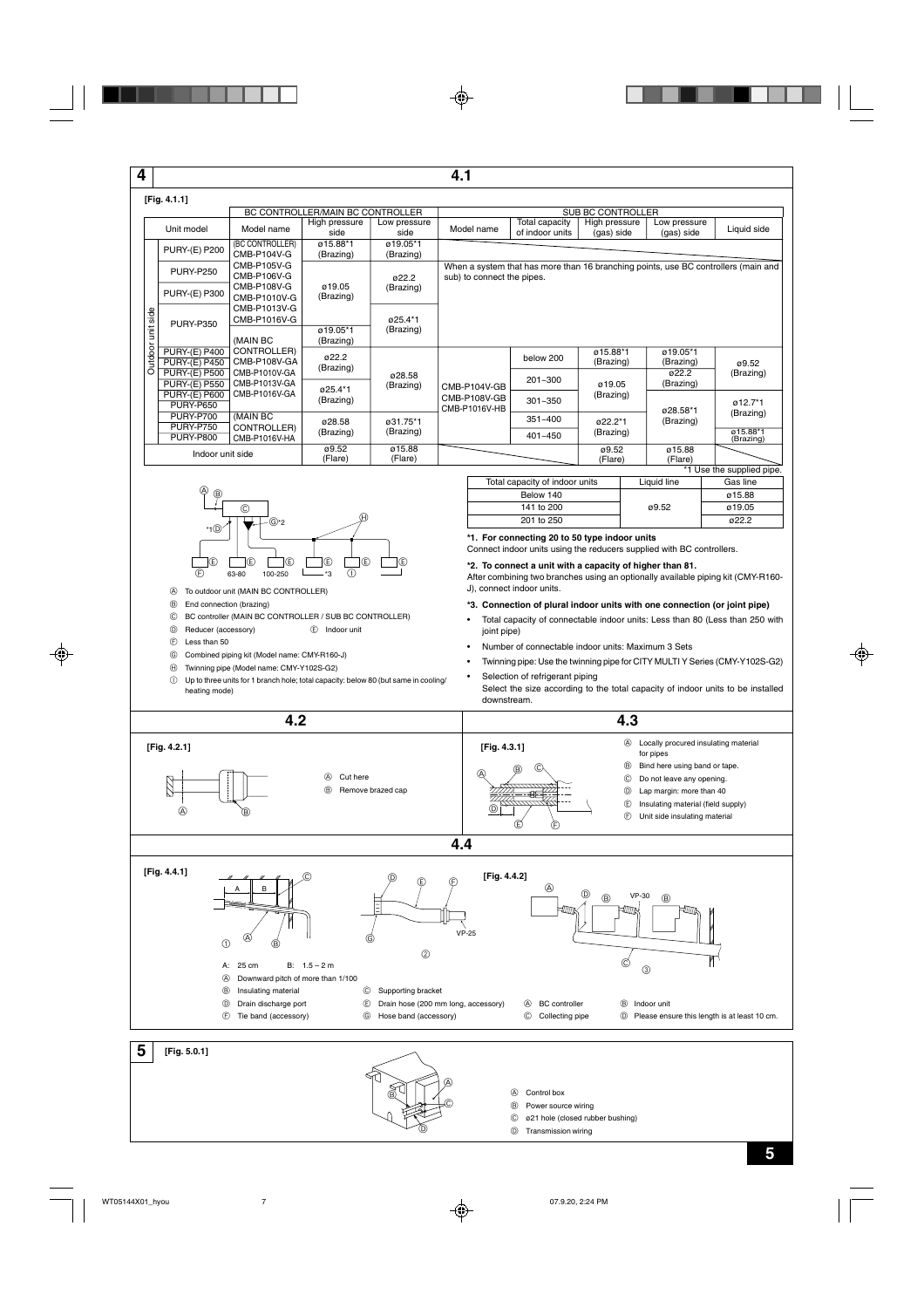## **Contents**

- 1. Safety precautions ...................................................................................... 6 ...<br>1.1. Before installation and electric work .................................. 1.2. Precautions for devices that use R410A refrigerant .................. 6 1.3. Before installation ...................................................................... 7
- 1.4. Before installation (relocation) electrical work ......................... 7 1.5. Before starting the test run ........................................................ 7 2. Selecting an installation site .............. 2.1. About the product ...................................................................... 7 2.2. Installation site ........................................................................... 7 2.3. Securing installation and service space .................................... 8
	- 2.4. Checking the installation site ..................................................... 8

## **1. Safety precautions**

## **1.1. Before installation and electric work**

- s **Before installing the unit, make sure you read all the "Safety precautions".**
- The "Safety precautions" provide very important points re**garding safety. Make sure you follow them.**

### **Symbols used in the text**

### **Warning:**

**Describes precautions that should be observed to prevent danger of injury or death to the user.**

#### **Caution:**

**Describes precautions that should be observed to prevent damage to the unit.**

### **Symbols used in the illustrations**

- $\bigcap$  : Indicates an action that must be avoided.
- : Indicates that important instructions must be followed.
- : Indicates a part which must be grounded.
- : Beware of electric shock (This symbol is displayed on the main unit label.) <Color: Yellow>

#### **Warning:**

#### **Carefully read the labels affixed to the main unit.**

### **HIGH VOLTAGE WARNING:**

- **Control box houses high-voltage parts.**
- **When opening or closing the front panel of the control box, do not let it come into contact with any of the internal components.**
- **Before inspecting the inside of the control box, turn off the power, keep the unit off for at least 10 minutes.**

### *A* Warning:

- **Ask the dealer or an authorized technician to install the air conditioner.** - Improper installation by the user may result in water leakage, electric shock, or fire.
- **Install the unit at a place that can withstand its weight.**
- Failure to do so may cause the unit to fall down, resulting in injuries and damage to the unit.
- **Use the specified cables for wiring. Make the connections securely so that the outside force of the cable is not applied to the terminals.** Inadequate connection and fastening may generate heat and cause a fire.
- **Prepare for earthquakes and install the unit at the specified place.** - Improper installation may cause the unit to fall down and result in injury and
- damage to the unit. **• Always use accessories specified by Mitsubishi Electric.**
- Ask an authorized technician to install the accessories. Improper installation by the user may result in water leakage, electric shock, or fire.
- **Never repair the unit. If the air conditioner must be repaired, consult the dealer.**
- If the unit is repaired improperly, water leakage, electric shock, or fire may result.
- **If refrigerant gas leaks during installation work, ventilate the room.** - If the refrigerant gas comes into contact with a flame, poisonous gases will be released.
- **Install the air conditioner according to this Installation Manual.** If the unit is installed improperly, water leakage, electric shock, or fire may result.
- 3. Installing BC controller ................................................................................ 9 3.1. Checking the accessories with BC controller ............................ 9 3.2. Installing BC controllers............................................................. 9 4. Connecting refrigerant pipes and drain pipes ............................................. 9 4.1. Connecting refrigerant pipes ..................................................... 9 4.2. Refrigerant piping work ........................................................... 10 4.3. Insulating refrigerant pipes ...................................................... 10 4.4. Drain piping work..................................................................... 11 5. Electrical work........................................................................................... 11 6. Setting addresses and operating units ..................................................... 11 7. Test run ..................................................................................................... 11
- **Have all electric work done by a licensed electrician according to "Electric Facility Engineering Standard" and "Interior Wire Regulations"and the instructions given in this manual and always use a dedicated power supply.**
	- If the power source capacity is inadequate or electric work is performed improperly, electric shock and fire may result.
- **Securely install the cover of control box.**
- If the cover is not installed properly, dust or water may enter the outdoor unit and fire or electric shock may result.
- **When installing and moving the air conditioner to another site, do not charge it with a refrigerant different from the refrigerant specified on the unit.**
	- If a different refrigerant or air is mixed with the original refrigerant, the refrigerant cycle may malfunction and the unit may be damaged.
- **If the air conditioner is installed in a small room, measures must be taken to prevent the refrigerant concentration from exceeding the safety limit if the refrigerant should leak.**
	- Consult the dealer regarding the appropriate measures to prevent the safety limit from being exceeded. Should the refrigerant leak and cause the safety limit to be exceeded, hazards due to lack of oxygen in the room could result.
- **When moving and reinstalling the air conditioner, consult the dealer or an authorized technician.**
- If the air conditioner is installed improperly, water leakage, electric shock, or fire may result.
- **After completing installation work, make sure that refrigerant gas is not leaking.**
- If the refrigerant gas leaks and is exposed to a fan heater, stove, oven, or other heat source, it may generate noxious gases.
- **Do not reconstruct or change the settings of the protection devices.**
- If the pressure switch, thermal switch, or other protection device is shorted or operated forcibly, or parts other than those specified by Mitsubishi Electric are used, fire or explosion may result.
- **To dispose of this product, consult your dealer.**
- **The installer and system specialist shall secure safety against leakage according to local regulation or standards.**
	- Choose the appropriate wire size and the switch capacities for the main power supply described in this manual if local regulations are not available.
- **Pay special attention to the place of installation, such as basement, etc. where refrigeration gas can accumulate, since refrigerant is heavier than the air.**

### **1.2. Precautions for devices that use R410A refrigerant**

#### **Caution:**

- **Do not use existing refrigerant piping.**
- The old refrigerant and refrigerant oil in the existing piping contains a large amount of chlorine which may cause the refrigerant oil of the new unit to deteriorate.
- R410A is a high-pressure refrigerant and can cause the existing piping to burst.
- **Use refrigerant piping made of phosphorus deoxidized copper and copper alloy seamless pipes and tubes. In addition, be sure that the inner and outer surfaces of the pipes are clean and free of hazardous sulphur, oxides, dust/dirt, shaving particles, oils, moisture, or any other contaminant.**

- Contaminants on the inside of the refrigerant piping may cause the refrigerant residual oil to deteriorate.

- **Store the piping to be used during installation indoors and keep both ends of the piping sealed until just before brazing. (Store elbows and other joints in a plastic bag.)**
	- If dust, dirt, or water enters the refrigerant cycle, deterioration of the oil and compressor failure may result.
- **Apply a small amount of ester oil, ether oil, or alkyl benzene to flares. (for indoor unit)**
	- Infiltration of a large amount of mineral oil may cause the refrigerant oil to deteriorate.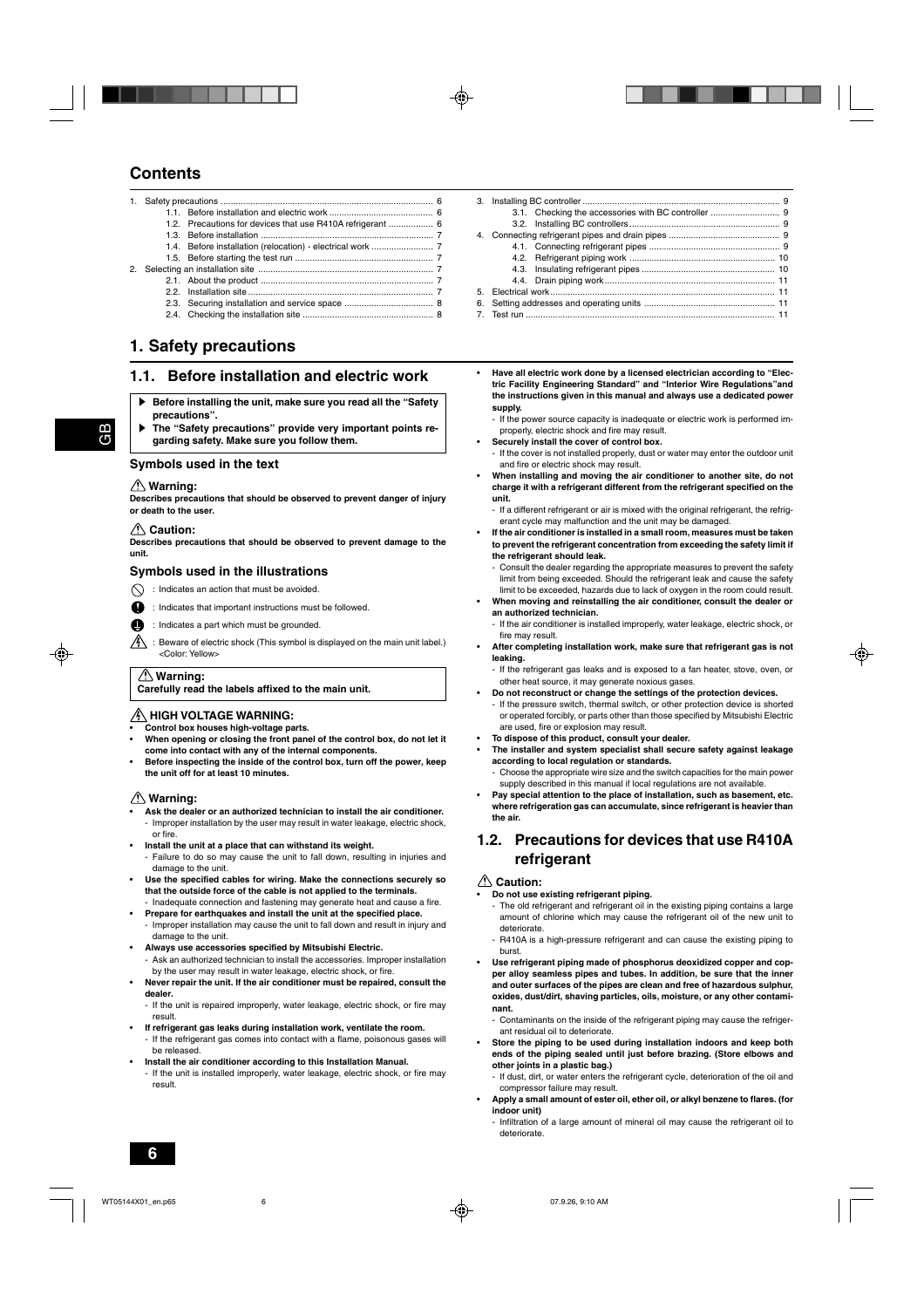- **Use liquid refrigerant to fill the system.**
	- If gas refrigerant is used to fill the system, the composition of the refrigerant in the cylinder will change and performance may drop.
- **Do not use a refrigerant other than R410A.**
- If another refrigerant (R22, etc.) is mixed with R410A, the chlorine in the refrigerant may cause the refrigerant oil to deteriorate.
- **Use a vacuum pump with a reverse flow check valve.** - The vacuum pump oil may flow back into the refrigerant cycle and cause the
- refrigerant oil to deteriorate. **• Do not use the following tools that are used with conventional refrigerants.**
	- **(Gauge manifold, charge hose, gas leak detector, reverse flow check valve, refrigerant charge base, refrigerant recovery equipment)**
	- If the conventional refrigerant and refrigerant oil are mixed in the R410A, the refrigerant may deteriorate.
	- If water is mixed in the R410A, the refrigerant oil may deteriorate.
	- Since R410A does not contain any chlorine, gas leak detectors for conventional refrigerants will not react to it.
- **Do not use a charging cylinder.**
- Using a charging cylinder may cause the refrigerant to deteriorate.
- **Do not use antioxidant or leak-detection additive.**
- **Be especially careful when managing the tools.**
- If dust, dirt, or water gets into the refrigerant cycle, the refrigerant may deteriorate.

## **1.3. Before installation**

#### **Caution:**

- **Do not install the unit where combustible gas may leak.**
- If the gas leaks and accumulates around the unit, an explosion may result. **• Do not use the air conditioner where food, pets, plants, precision instru-**
- **ments, or artwork are kept.**
- The quality of the food, etc. may deteriorate. **• Do not use the air conditioner in special environments.**
- Oil, steam, sulfuric smoke, etc. can significantly reduce the performance of the air conditioner or damage its parts.
- **When installing the unit in a hospital, communication station, or similar place, provide sufficient protection against noise.**
	- Inverter equipment, private power generator, high-frequency medical equipment, or radio communication equipment may cause the air conditioner to operate erroneously, or fail to operate. On the other hand, the air conditioner may affect such equipment by creating noise that disturbs medical treatment or image broadcasting.
- **Do not install the unit on or over things that are subject to water damage.** When the room humidity exceeds 80 % or when the drain pipe is clogged. condensation may drip from the indoor unit or BC controller. Perform collective drainage work together with the outdoor unit, as required.

## **2. Selecting an installation site**

### **2.1. About the product**

- This unit uses R410A-type refrigerant.
- Piping for systems using R410A may be different from that for systems using conventional refrigerant because the design pressure in systems using R410A is higher. Refer to the Data Book for more information.
- Some of the tools and equipment used for installation with systems that use other types of refrigerant cannot be used with the systems using R410A. Refer to the Data Book for more information.
- Do not use the existing piping, as it contains chlorine, which is found in conventional refrigerating machine oil and refrigerant. This chlorine will deteriorate the refrigerant machine oil in the new equipment. The existing piping must not be used as the design pressure in systems using R410A is higher than that in the systems using other types of refrigerant and the existing pipes may burst.

## **1.4. Before installation (relocation) - electrical work**

#### **Caution:**

#### **• Ground the unit.**

- Do not connect the ground wire to gas or water pipes, lightning rods, or telephone ground lines. Improper grounding may result in electric shock.
- **Install the power cable so that tension is not applied to the cable.** Tension may cause the cable to break and generate heat and cause a fire.
- **Install a leak circuit breaker, as required.**
- If a leak circuit breaker is not installed, electric shock may result. **• Use power line cables of sufficient current carrying capacity and rating.** Cables that are too small may leak, generate heat, and cause a fire.
- **Use only a circuit breaker and fuse of the specified capacity.** - A fuse or circuit breaker of a larger capacity, or the use of substitute simple steel or copper wire may result in a general unit failure or fire.
- **Do not wash the air conditioner units.**
- Washing them may cause an electric shock.
- **Be careful that the installation base is not damaged by long use.**
	- If the damage is left uncorrected, the unit may fall and cause personal injury or property damage.
- **Install the drain piping according to this Installation Manual to ensure proper drainage. Wrap thermal insulation around the pipes to prevent condensation.**
	- Improper drain piping may cause water leakage causing damage to furniture and other possessions.

#### **• Be very careful about transporting the product.**

One person should not carry the product. Its weight is in excess of 20 kg. - Some products use PP bands for packaging. Do not use any PP bands as a means of transportation. It is dangerous.

#### **• Safely dispose of the packing materials.**

- Packing materials, such as nails and other metal or wooden parts, may cause stabs or other injuries.
- Tear apart and throw away plastic packaging bags so that children will not play with them. If children play with a plastic bag which has not been torn apart, they face the risk of suffocation.

## **1.5. Before starting the test run**

#### **Caution:**

- **Turn on the power at least 12 hours before starting operation.**
	- Starting operation immediately after turning on the main power switch can result in irreversible damage to internal parts. Keep the power switch turned on during the operational season.
- **Do not touch the switches with wet fingers.**
- Touching a switch with wet fingers can result in an electric shock.
- **Do not touch the refrigerant pipes during and immediately after operation.**
	- During and immediately after operation, the refrigerant pipes may be hot or cold, depending on the condition of the refrigerant flowing through the refrigerant piping, compressor, and other refrigerant cycle parts. Your hands may suffer burns or frostbite if you touch the refrigerant pipes.
- **Do not operate the air conditioner with the panels and guards removed.** - Rotating, hot, or high-voltage parts can cause injuries.
- **Do not turn off the power immediately after stopping operation.** - Always wait at least 5 minutes before turning off the power. Otherwise, drainage water leakage or mechanical failure of sensitive parts may occur.

### **2.2. Installation site**

- Install the unit in a place not exposed to rain. The BC controller is designed to be installed indoors.
- Install the unit with adequate space around it for servicing.
- Do not install the unit in a place that would result in the piping length restrictions being exceeded.
- Install the unit in a place not exposed to direct radiant heat from other heat sources.
- Do not install the unit in any oily steamy place or near any machine that generates high frequencies. Doing so may cause a risk of fire, erroneous operation or dew drop.
- Install the unit in a location where the noise from the unit will not be a problem. (Install indoor unit and BC controller at least 5 m away from each other when installed in a space with low background noise, e.g., hotel rooms).
- Allow enough space and access to ensure water piping, refrigerant piping and electrical wiring can be easily connected.
- Avoid places exposed to the generation, inflow, accumulation or leakage of flammable and sulfuric gases.
- Ensure a downward gradient of at least 1/100 for drain piping.
- Properly install the unit on a stable, load-bearing surface.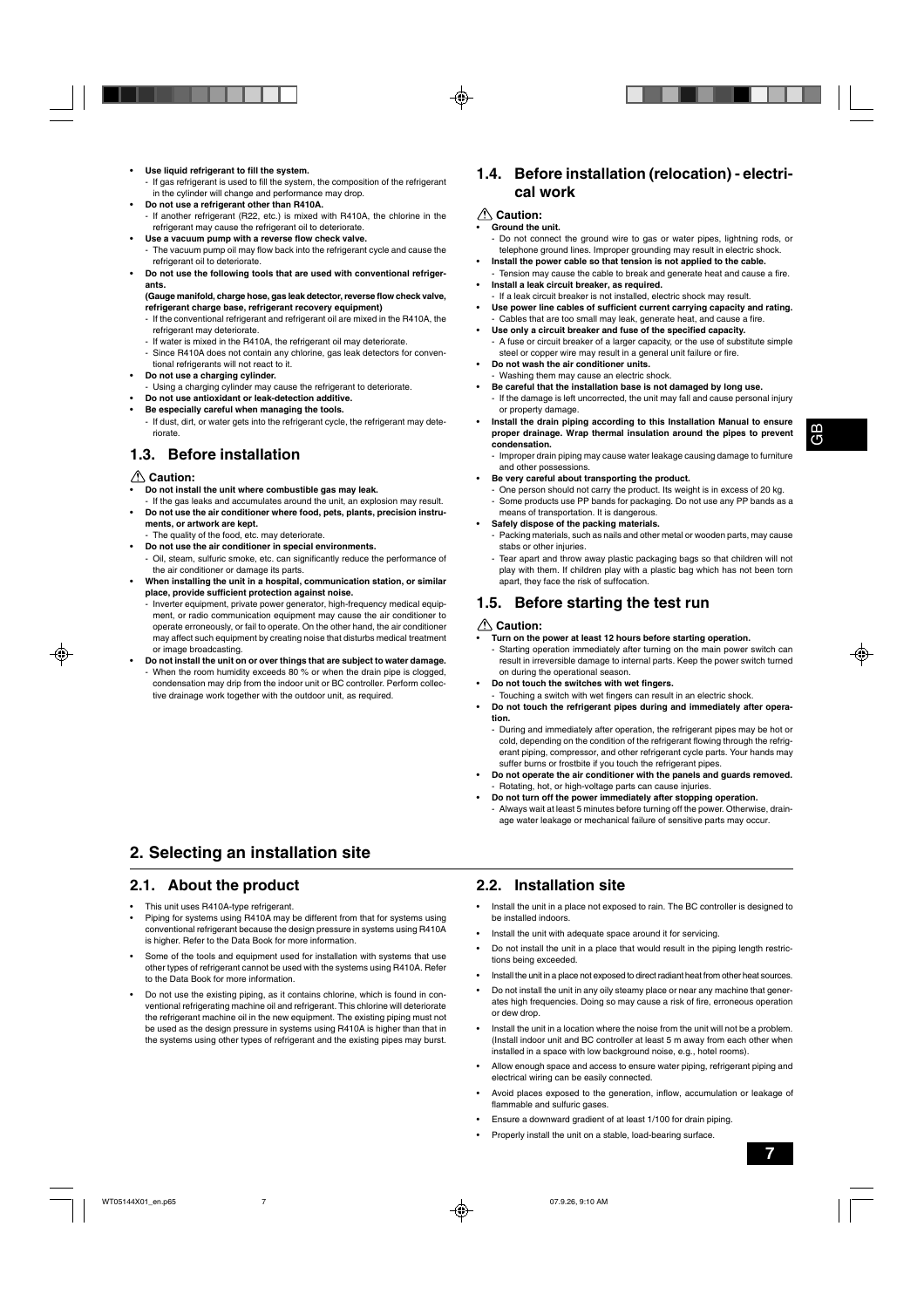#### **1. For hanging from the ceiling [Fig. 2.2.1] (P.2)**

- Provide an inspection hole 450 mm square in the ceiling surface as shown in [Fig. 2.2.1] (P.2).
- Install the unit in a suitable location (such as in the ceiling of a corridor or in the bathroom etc) away from places regularly occupied. Avoid installing in the center of a room.
- Ensure a pull out strength of at least 60 kg per bolt for hanging bolts.
- Be sure to install BC controllers level.

#### **Warning:**

**Be sure to install the unit in a place that can sustain the entire weight. If there is a lack of strength, it may cause the unit to fall down, resulting in an injury.**

#### **Caution:**

**Be sure to install the unit level.**

### **2.3. Securing installation and service space**

#### **1. For hanging from the ceiling**

(This is a reference view showing the least installation space.)

 **[Fig. 2.3.1] (P.2)**

GB

- <A> Top view <B> Front view
- 
- 
- A Inspection hole **B** On the side of outdoor unit piping
- C Control box  $\circledR$  On the side of indoor unit piping
- \*1 Dimensions with which pipe connection can be handled at site

| Model name    | A    | R   |
|---------------|------|-----|
| CMB-P104V-G   |      |     |
| CMB-P105V-G   |      |     |
| CMB-P106V-G   | 648  |     |
| CMB-P108V-G   |      |     |
| CMB-P1010V-G  |      |     |
| CMB-P1013V-G  | 1098 |     |
| CMB-P1016V-G  |      |     |
| CMB-P108V-GA  |      |     |
| CMB-P1010V-GA | 1110 | 200 |
| CMB-P1013V-GA |      |     |
| CMB-P1016V-GA |      |     |
| CMB-P104V-GB  | 648  |     |
| CMB-P108V-GB  |      |     |
| CMB-P1016V-HA | 1110 | 200 |
| CMB-P1016V-HB | 1098 |     |
|               |      |     |

### **2.4. Checking the installation site**

Check that the difference of elevation between indoor and outdoor units and the length of refrigerant piping are within the following limitations.

**1. CMB-P104, 105, 106, 108, 1010, 1013, 1016G (In the case the outdoor unit is 14-hp (P350 model) or less, and 16 or fewer ports are used.)**

#### **[Fig. 2.4.1] (P.2)**

- A Outdoor unit B BC controller
- C Indoor unit D P100 P250 model: 2 ports merged
- E Less than H=50 m (when the outdoor unit is higher than the indoor unit)
- $(F)$  Less than H1=40 m (when the outdoor unit is lower than the indoor unit)
- G Twinning pipe (for Y Series) CMY-Y102S-G2
- $\oplus$  Combined pipe (CMY-R160-J: optional)
- (i) Less than 110 m  $\qquad$  O Less than 40 m
- $R$  Up to three units for 1 branch hole
	- Total capacity: less than 80 (but same in cooling/heating mode)
- $\mathbb D$  Less than h1=15 m (10 m or less for 200, 250 unit type)
- M Less than h2=15 m

|                      |                    |                                                                                                                                                                                              | $($ UHIL $\,$ HII                                              |
|----------------------|--------------------|----------------------------------------------------------------------------------------------------------------------------------------------------------------------------------------------|----------------------------------------------------------------|
|                      |                    | Piping portion                                                                                                                                                                               | Allowable value                                                |
|                      |                    | $A+B+a+b$<br>$+c+d+e$                                                                                                                                                                        | Not to exceed the<br>maximum refriger-<br>ant piping length *1 |
|                      |                    | A+e                                                                                                                                                                                          | 165 m or less<br>(Equivalent length<br>of 190 m or less)       |
| <b>BC</b> controller |                    | A                                                                                                                                                                                            | Below 110                                                      |
|                      |                    | e                                                                                                                                                                                            | Below 40 *2                                                    |
| Between              | Above outdoor unit | н                                                                                                                                                                                            | Below 50                                                       |
| outdoor units        | Below outdoor unit | H1                                                                                                                                                                                           | Below 40                                                       |
|                      |                    | h1                                                                                                                                                                                           | Below 15<br>(Below 10)*3                                       |
|                      |                    | h <sub>2</sub>                                                                                                                                                                               | Below 15<br>(Below 10)*3                                       |
|                      | indoor and         | Item<br>Total piping length<br>Longest piping length<br>Between outdoor unit and<br>Between indoor units and BC controller<br>Between indoor units and BC controller<br>Between indoor units |                                                                |

**Notes:**

- **\*1 Refer to "Restrictions on piping length" on P. 4.**
- **\*2 Please refer to the figure "Distance between BC controller and farthest Indoor unit" when the distance between BC controller and farthest indoor unit exceeds 40 m. (Not applicable to the P250 model indoor unit)**
- **\*3 The values in the parentheses show the maximum piping length to be followed when the connection capacity of the indoor unit is 200 or more.**
- **\*4 In the system to which indoor units of the P200 model or above are connected, neither a branch joint nor a branch header may be used.**
- **\*5 Do not connect the P200 or P250 models of indoor units and other models of indoor units at the same port.**
- **\*6 In the system to which indoor units of the P100 through P140 models are connected, merge the two ports before connecting them. (Set DIP SW4-6 on the BC controller to ON.)**
- **\*7 It is possible to connect the P100 through P140 models of indoor units to a single port. (Set DIP SW4-6 to OFF.) Note that the cooling capacity will somewhat decrease. (The factory setting for DIP SW4-6 is OFF.)**
- **\*8 Indoor units that are connected to the same branch joint cannot be simultaneously operated in different operation modes.**

Distance between BC controller and farthest indoor unit

| 70                                       |                 |                                                                |    |
|------------------------------------------|-----------------|----------------------------------------------------------------|----|
| Distance between BC contoroller<br>60    |                 |                                                                |    |
| 50<br>and farthest indoor unit (m)<br>40 |                 |                                                                |    |
| 30                                       |                 |                                                                |    |
| 20                                       |                 |                                                                |    |
| 10                                       |                 |                                                                |    |
| Ō                                        |                 |                                                                |    |
|                                          |                 | 10                                                             | 15 |
|                                          |                 | Height difference between<br><b>BC</b> controller and farthest |    |
|                                          | indoor unit (m) |                                                                |    |

**2. CMB-P108, 1010, 1013, 1016GA, P104, 108GB (GA: In the case the outdoor unit is 26-hp (P650 model) or less.)**

**CMB-P1016HA, 1016HB (HA: In the case the outdoor unit is 28-hp (P700 model) or more.)**

#### **[Fig. 2.4.2] (P.3)**

- 4 Outdoor unit B MAIN BC controller
- C SUB BC controller D Indoor unit
	-
- E The twinning kit is connected inside the outdoor unit on the low-pressure side. When outdoor units of different capacities are connected, connect the twinning kit to the unit with a higher capacity.
- F Twinning pipe (for R2 series) CMY-R100VBK, CMY-R200VBK
- G Twinning pipe (for Y series) CMY-Y202-G2, CMY-Y102L-G2, CMY-Y102S-G2
- $\oplus$  Twinning pipe (CMY-R160-J: optional)
- $\circledR$  Twinning pipe (for Y series) CMY-Y102S-G2
- J P100 P250 model: 2 ports merged
- K Maximum of 3 units per a pair of ports Total capacity of 90 or below All units connected to the same port must be in the same operation mode.
- $\circ$  Less than H=50 m (when the outdoor unit is higher than the indoor unit)
- M Less than H1=40 m (when the outdoor unit is lower than the indoor unit)
- $\mathbb{N}$  Less than h1=15 m (10 m or less for 200, 250 unit type)
- O Less than h2=15 m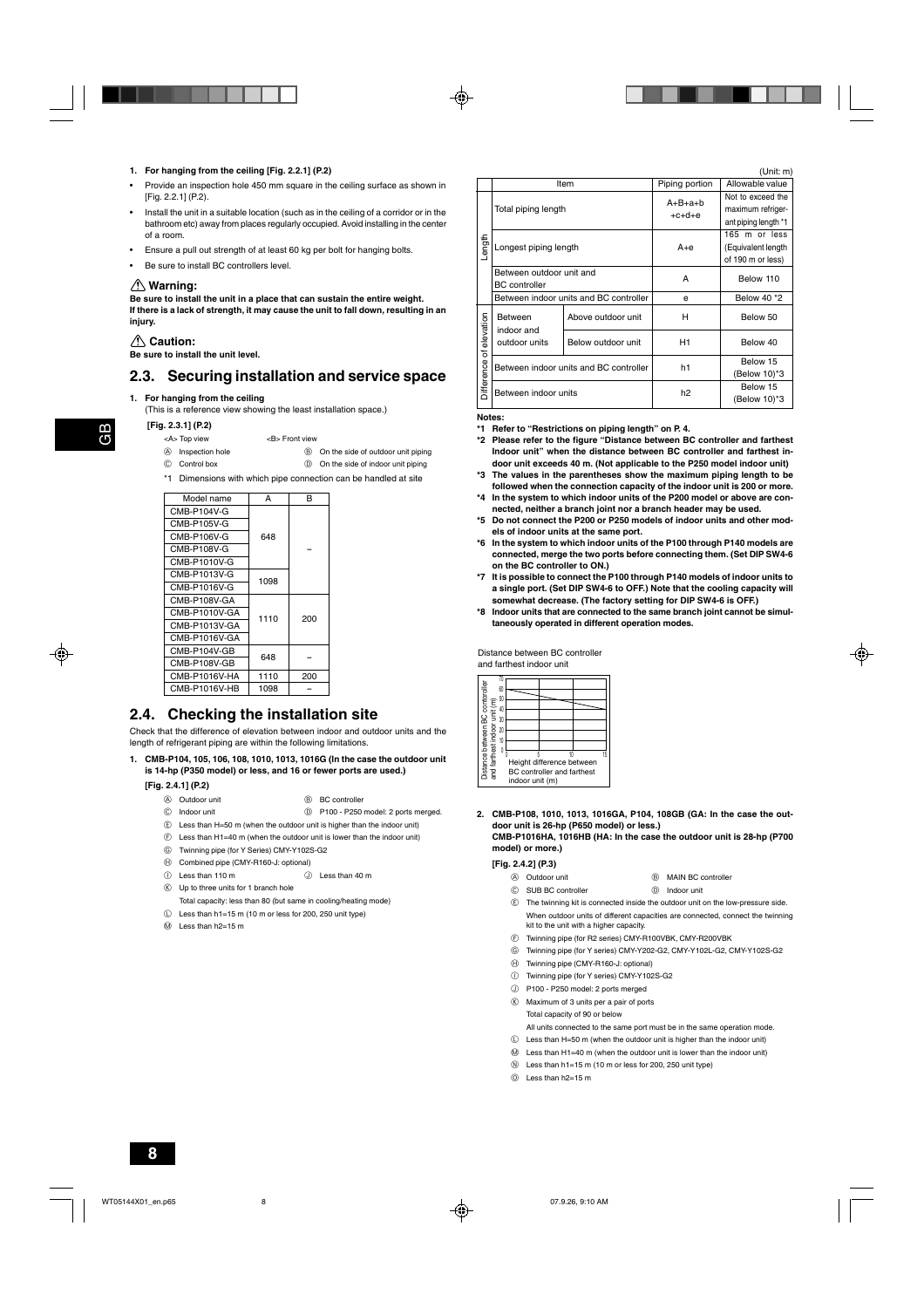$(1 \text{lnit: m})$ 

|              |                             |                                        |                       | (UIIIL.III <i>I</i>  |  |
|--------------|-----------------------------|----------------------------------------|-----------------------|----------------------|--|
|              |                             | Item                                   | Piping portion        | Allowable value      |  |
|              |                             |                                        | $F+G+A+B+C$           | Not to exceed the    |  |
|              | Total piping length         |                                        | $+D+E+a+b$            | maximum refriger-    |  |
|              |                             |                                        | $+c+d+e+f$            | ant piping length *1 |  |
|              |                             |                                        |                       | 165 m or less        |  |
| Length       | Longest piping length       |                                        | $F(G)+A+C+E+f$        | (Equivalent length   |  |
|              |                             |                                        |                       | of 190 m or less)    |  |
|              | Between outdoor unit and    |                                        | $F(G)+A$              | Below 110            |  |
|              | <b>BC</b> controller        |                                        |                       |                      |  |
|              |                             | Between indoor units and BC controller | B+d or C+D+e or C+E+f | Below 40 *2          |  |
|              | Between outdoor units       |                                        | $F + G$               | Below <sub>5</sub>   |  |
|              | <b>Between</b>              | Above outdoor unit                     | н                     | Below 50             |  |
| of elevation | indoor and<br>outdoor units | Below outdoor unit                     | H,                    | Below 40             |  |
|              |                             | Between indoor units and BC controller | h1                    | Below 15             |  |
|              |                             |                                        |                       | (Below 10)*3         |  |
|              | Between indoor units        |                                        | h2                    | Below 15             |  |
| Difference   |                             |                                        |                       | (Below 10)*3         |  |
|              |                             | Between BC controller (main or sub)    | h3                    | Below 15             |  |
|              | and BC controller (sub)     |                                        |                       |                      |  |
|              | Between outdoor units       |                                        | h4                    | Below 0.1            |  |
|              |                             |                                        |                       |                      |  |

#### **Notes:**

**A system that has more than 16 branching points requires 2 to 3 BC controllers (main and sub) and 3 pipes to connect the main and the sub BC controllers.**

- **\*1 Refer to "Restrictions on piping length" on P. 4.**
- **\*2 Please refer to the figure "Distance between main BC controller and farthest Indoor unit" when the distance between main BC controller and farthest indoor unit exceeds 40 m. (Not applicable to the P250 model indoor unit)**
- **\*3 The values in the parentheses show the maximum piping length to be followed when the connection capacity of the indoor unit is 200 or more.**
- **\*4 In the system to which indoor units of the P200 model or above are connected, neither a branch joint nor a branch header may be used.**
- **\*5 When connecting two sub BC controllers, the total piping length must be equal to or less than the maximum length as listed in on the left.**
- **\*6 When connecting two sub BC controllers, install them in parallel.**

## **3. Installing BC controller**

### **3.1. Checking the accessories with BC controller**

The following items are supplied with each BC controller.

|     |                 | Model name                  |           |          |           |           |  |
|-----|-----------------|-----------------------------|-----------|----------|-----------|-----------|--|
|     |                 | CMB-                        | CMB-      | CMB-     | CMB-      | CMB-      |  |
|     |                 | P104V-G                     | P108V-GA  | P104V-GB | P1016V-HA | P1016V-HB |  |
|     |                 | P105V-G                     | P1010V-GA | P108V-GB |           |           |  |
|     |                 | P106V-G                     | P1013V-GA |          |           |           |  |
|     |                 | P <sub>108</sub> V-G        | P1016V-GA |          |           |           |  |
|     |                 | P1010V-G                    |           |          |           |           |  |
|     |                 | P1013V-G                    |           |          |           |           |  |
|     |                 | P1016V-G                    |           |          |           |           |  |
|     | Item            |                             |           | Qty      |           |           |  |
| ⋒   | Drain hose      |                             |           |          |           | 1         |  |
| ②   | Tie band        |                             |           |          |           |           |  |
| ③   | Hose band       |                             |           |          |           |           |  |
| 4   | Reducer         |                             |           |          |           |           |  |
|     | (large & small) | Same number as branch holes |           |          |           |           |  |
| (5) | Refrigerant     | 3                           | 3         | 8        |           | 8         |  |
|     | connection pipe |                             |           |          |           |           |  |

## **4. Connecting refrigerant pipes and drain pipes**

### **4.1. Connecting refrigerant pipes**

- 1. Connect the liquid and gas pipes of each indoor unit to the same (correct) end connection numbers as indicated on the indoor unit flare connection section of each BC controller. If connected to wrong end connection numbers, there will be no normal operation.
- 2. List indoor unit model names in the name plate on the BC controller control box (for identification purposes), and BC controller end connection numbers and address numbers in the name plate on the indoor unit side.
- **\*7 In the system to which indoor units of the P100 through P140 models are connected, merge the two ports before connecting them. (Set DIP SW4-6 on the BC controller to ON.)**
- **\*8 It is possible to connect the P100 through P140 models of indoor units to a single port. (Set DIP SW4-6 to OFF.) Note that the cooling capacity will somewhat decrease. (The factory setting for DIP SW4-6 is OFF.)**
- **\*9 When the outdoor unit is 28-hp (P700 model) or more, use the HA-type main BC controller. The G-type BC controller cannot be connected to the models between 16-hp (P400 model) and 26-hp (P650 model), and the Gand GA-type BC controllers cannot be connected to the 28-hp (P650 model) or more.**
- **\*10 For Sub BC controller GB type, the connectable indoor unit capacities may sum to equal that of a P350 unit or less. However, if two sub controllers are used the TOTAL sum of connectable units connected to BOTH sub controllers must also not exceed that of a P350 unit. For sub BC controller HB type, the connectable indoor unit capacities** may sum to equal that or a P350 unit or less. However, if two sub control-
- **lers are used the TOTAL sum of connectable units connected to BOTH sub controllers must also not exceed that of a P450 unit. \*11 Indoor units that are connected to the same branch joint cannot be si-**
- **multaneously operated in different operation modes.**
- **\*12 Do not connect the P200 or P250 models of indoor units and other models of indoor units at the same port.**

Distance between MAIN BC controller and farthest indoor unit

|                                                                     | 70 |                           |    |
|---------------------------------------------------------------------|----|---------------------------|----|
|                                                                     | 60 |                           |    |
|                                                                     | 50 |                           |    |
|                                                                     |    |                           |    |
|                                                                     | 40 |                           |    |
|                                                                     | 30 |                           |    |
|                                                                     | 20 |                           |    |
|                                                                     |    |                           |    |
|                                                                     | 10 |                           |    |
|                                                                     | 0  | 10                        | 15 |
| Distance between MAIN BC controller<br>and farthest indoor unit (m) |    | Height difference between |    |
|                                                                     |    | MAIN BC controller and    |    |
|                                                                     |    | farthest indoor unit (m)  |    |

#### **[Fig. 2.4.3] (P.4)**

- A Total piping length (m)
- B Piping length between controller unit and BC controller (m)

### **3.2. Installing BC controllers**

#### **Installing hanging bolts**

Install locally procured hanging bolts (threaded rod) following the procedure given in the figure. The hanging bolt size is ø10 (M10 screw).

To hang the unit, use a lifting machine to lift and pass it through the hanging bolts. Suspension bracket has an oval hole. Use a large diameter washer.

#### **[Fig. 3.2.1] (P.4)**

- 1 Hanging method
- A: Min.30 mm
- $\circledA$  Hanging bolt ø10 (field supply)  $\circledB$  Washer (field supply)
- **Be sure to install the BC controllers level. Installing obliquely may cause a risk of drain leakage. Use a level to check the unit's level. If it is oblique, loosen the fixing nut and make an adjustment.**

#### *A* Caution:

**Be sure to install the unit body level.**

- 3. If the number of connected indoor units is less than the number of branch holes, it does not matter which end connections you leave. Seal unused end connections using flare nuts with end caps just as they were capped when shipped from the factory. Not replacing on end cap will lead to refrigerant leakage.
- 4. When using twinning pipes (CMY-Y102S-G2, CMY-Y102L-G2, CMY-Y202-G2), be sure to connect them level.
- 5. Be sure to tighten the flare nuts using two spanners. Otherwise the refrigerant may leak.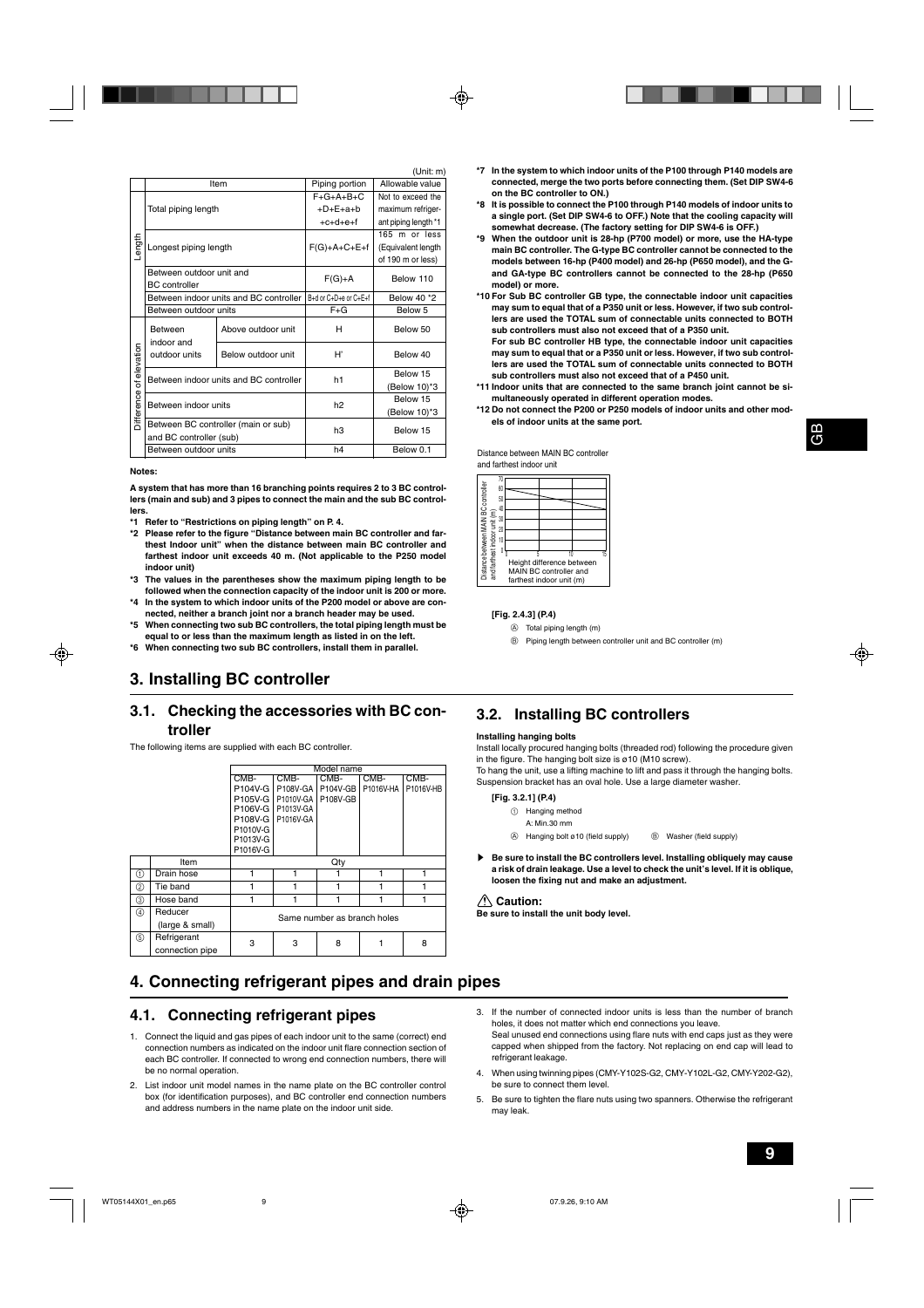- 6. Be sure to use non-oxidative brazing where necessary. If you do not use nonoxidative brazing, it may clog the pipes.
- 7. After completing pipe connection, support the pipes to ensure that load is not imparted to the BC controller's end connections (particularly to the gas pipes of indoor units).

#### **Warning :**

**When installing and moving the unit, do not charge it with refrigerant other than the refrigerant (R410A) specified on the unit.**

- Mixing of a different refrigerant, air, etc. may cause the refrigerant cycle to malfunction and result in severe damage.

#### **Caution:**

**• Use refrigerant piping made of phosphorus deoxidized copper and copper alloy seamless pipes and tubes. In addition, be sure that the inner and outer surfaces of the pipes are clean and free of hazardous sulphur, oxides, dust/dirt, shaving particles, oils, moisture, or any other contaminant.**

#### **1. Size of BC controller's end connection piping**

#### **[Fig. 4.1.1] (P.5)**

|                  |                                              | BC CONTROLLER/MAIN BC CONTROLLER |                       |                       | <b>SUB BC CONTROLLER</b> |                                                                                                                  |                               |                            |                       |          |
|------------------|----------------------------------------------|----------------------------------|-----------------------|-----------------------|--------------------------|------------------------------------------------------------------------------------------------------------------|-------------------------------|----------------------------|-----------------------|----------|
|                  | Unit model                                   | Model name                       | High pressure<br>side | Low pressure<br>side  | Model name               | Total capacity<br>of indoor units                                                                                | High pressure<br>(gas) side   | Low pressure<br>(gas) side | Liquid side           |          |
|                  | <b>PURY-(E) P200</b>                         | (BC CONTROLLER)<br>CMB-P104V-G   | ø15.88*1<br>(Brazing) | ø19.05*1<br>(Brazing) |                          |                                                                                                                  |                               |                            |                       |          |
| unit side        | <b>PURY-P250</b>                             | CMB-P105V-G<br>CMB-P106V-G       |                       | ø22.2                 |                          | When a system that has more than 16 branching points, use BC controllers (main and<br>sub) to connect the pipes. |                               |                            |                       |          |
|                  | <b>PURY-(E) P300</b>                         | CMB-P108V-G<br>CMB-P1010V-G      | ø19.05<br>(Brazing)   | (Brazing)             |                          |                                                                                                                  |                               |                            |                       |          |
|                  | <b>PURY-P350</b>                             | CMB-P1013V-G<br>CMB-P1016V-G     |                       | ø25.4*1               |                          |                                                                                                                  |                               |                            |                       |          |
|                  |                                              | (MAIN BC                         | ø19.05*1<br>(Brazing) | (Brazing)             |                          |                                                                                                                  |                               |                            |                       |          |
| Outdoor          | <b>PURY-(E) P400</b><br><b>PURY-(E) P450</b> | CONTROLLER)<br>CMB-P108V-GA      | ø22.2<br>(Brazing)    |                       |                          | below 200                                                                                                        | ø15.88*1<br>(Brazing)         | ø19.05*1<br>(Brazing)      | ø9.52                 |          |
|                  | <b>PURY-(E) P500</b><br><b>PURY-(E) P550</b> | CMB-P1010V-GA<br>CMB-P1013V-GA   | ø25.4*1               | ø28.58<br>(Brazing)   | CMB-P104V-GB             | 201~300                                                                                                          | ø19.05                        | ø22.2<br>(Brazing)         | (Brazing)             |          |
|                  | <b>PURY-(E) P600</b><br><b>PURY-P650</b>     | CMB-P1016V-GA                    | (Brazing)             |                       |                          |                                                                                                                  | CMB-P108V-GB<br>CMB-P1016V-HB | $301 - 350$                | (Brazing)             | ø28.58*1 |
|                  | <b>PURY-P700</b><br><b>PURY-P750</b>         | (MAIN BC<br>CONTROLLER)          | ø28.58                | ø31.75*1              |                          | $351 - 400$                                                                                                      | ø22.2*1                       | (Brazing)                  | (Brazing)             |          |
|                  | <b>PURY-P800</b>                             | CMB-P1016V-HA                    | (Brazing)             | (Brazing)             |                          | 401~450                                                                                                          | (Brazing)                     |                            | ø15.88*1<br>(Brazing) |          |
| Indoor unit side |                                              | ø9.52<br>(Flare)                 | ø15.88<br>(Flare)     |                       |                          | ø9.52<br>(Flare)                                                                                                 | ø15.88<br>(Flare)             |                            |                       |          |

burst.

**indoor unit)**

deteriorate.

**other joints in a plastic bag.)**

compressor failure may result.

**• Do not vent R410A into the atmosphere.**

**with a Global Warming Potential (GWP) = 1975.**

- A To outdoor unit (MAIN BC CONTROLLER)
- B End connection (brazing)
- C BC controller (MAIN BC CONTROLLER/SUB BC CONTROLLER)
- D Reducer (accessory) E Indoor unit
- F Less than 50
- G Combined piping kit (Model name: CMY-R160-J)
- $\oplus$  Twinning pipe (Model name: CMY-Y102S-G2)
- $\circled{1}$  Up to three units for 1 branch hole; total capacity: below 80 (but same in cooling) heating mode)

#### The size of BC controller's branch piping is for 63 to 140 type indoor units. Therefore, if you want to connect indoor units other than the above, connect piping

following the procedures below.

#### **\*1. For connecting 20 to 50 type indoor units**

Connect indoor units using the reducers supplied with BC controllers.

#### **Note:**

#### **Use only the flare nuts supplied with the BC controller.**

**\*2. To connect a unit with a capacity of higher than 81.**

After combining two branches using an optionally available piping kit (CMY-R160- J), connect indoor units.

#### **\*3. Connection of plural indoor units with one connection (or joint pipe)**

- Total capacity of connectable indoor units: Less than 80 (Less than 250 with joint pipe)
- Number of connectable indoor units: Maximum 3 Sets
- Twinning pipe: Use the twinning pipe for CITY MULTI Y Series (CMY-Y102S-G2)

#### Selection of refrigerant piping

Select the size according to the total capacity of indoor units to be installed downstream.

| Total capacity of indoor units | Liquid line | Gas line |
|--------------------------------|-------------|----------|
| Below 140                      |             | ø15.88   |
| 141 to 200                     | ø9.52       | ø19.05   |
| 201 to 250                     |             | a22.2    |
|                                |             |          |

### **• Before tightening the flare nut, apply refrigerating machine oil lightly over**

**Notes:**

units' stop valve service ports.

**the valve flare surface and its seating surface.**

**4.2. Refrigerant piping work**

- **Use two spanners for pipe connection.**
- **After pipe connection, be sure to check that there is no gas leakage, using a leak detector or soap-and-water solution.**

After connecting the refrigerant pipes of all indoor and outdoor units with the outdoor units' stop valves remained fully closed, evacuate vacuum from the outdoor

After completing the above, open the outdoor units' stop valves. This connects the

refrigerant circuit (between outdoor and BC controller) completely. How to handle stop valves is described on each outdoor unit.

\*1 Use the supplied pipe.

- R410A is a high-pressure refrigerant and can cause the existing piping to

**• Store the piping to be used during installation indoors and keep both ends of the piping sealed until just before brazing. (Store elbows and**

- If dust, dirt, or water enters the refrigerant cycle, deterioration of the oil and

**• Apply a small amount of ester oil, ether oil, or alkyl benzene to flares. (for**

- Infiltration of a large amount of mineral oil may cause the refrigerant oil to

**• R410A is a Fluorinated Greenhouse gas, covered by the Kyoto Protocol**

- Before brazing the refrigerant piping, **always wrap the piping on the main body, and the thermal insulation piping, with damp cloths to prevent heat shrinkage and burning the thermal insulation tubing.** Take care to ensure that the flame does not come into contact with the main body itself.
- **Do not use leak-detection additives.**

#### **Warning:**

**Do not mix anything other than the specified refrigerant (R410A) into the refrigerating cycle when installing or moving. Mixing air may cause the refrigerating cycle to reach abnormally high temperature, resulting in burst pipes.**

#### **Caution:**

**Cut the tip of the indoor unit piping, remove the gas, and then remove the brazed cap.**

| - - -      |                            |
|------------|----------------------------|
| A Cut here | <b>B</b> Remove brazed cap |

## **4.3. Insulating refrigerant pipes**

Be sure to wind heat-resisting polyethylene form of more than 20 mm in thickness onto both liquid and gas pipes and also put it onto the joints between indoor unit and insulating material so that there will be no gaps. Incomplete insulation may cause excess condensation or heat losses. Pay careful attention, particularly when insulating above the ceiling.

**Note: Be sure to use non-oxidative brazing.**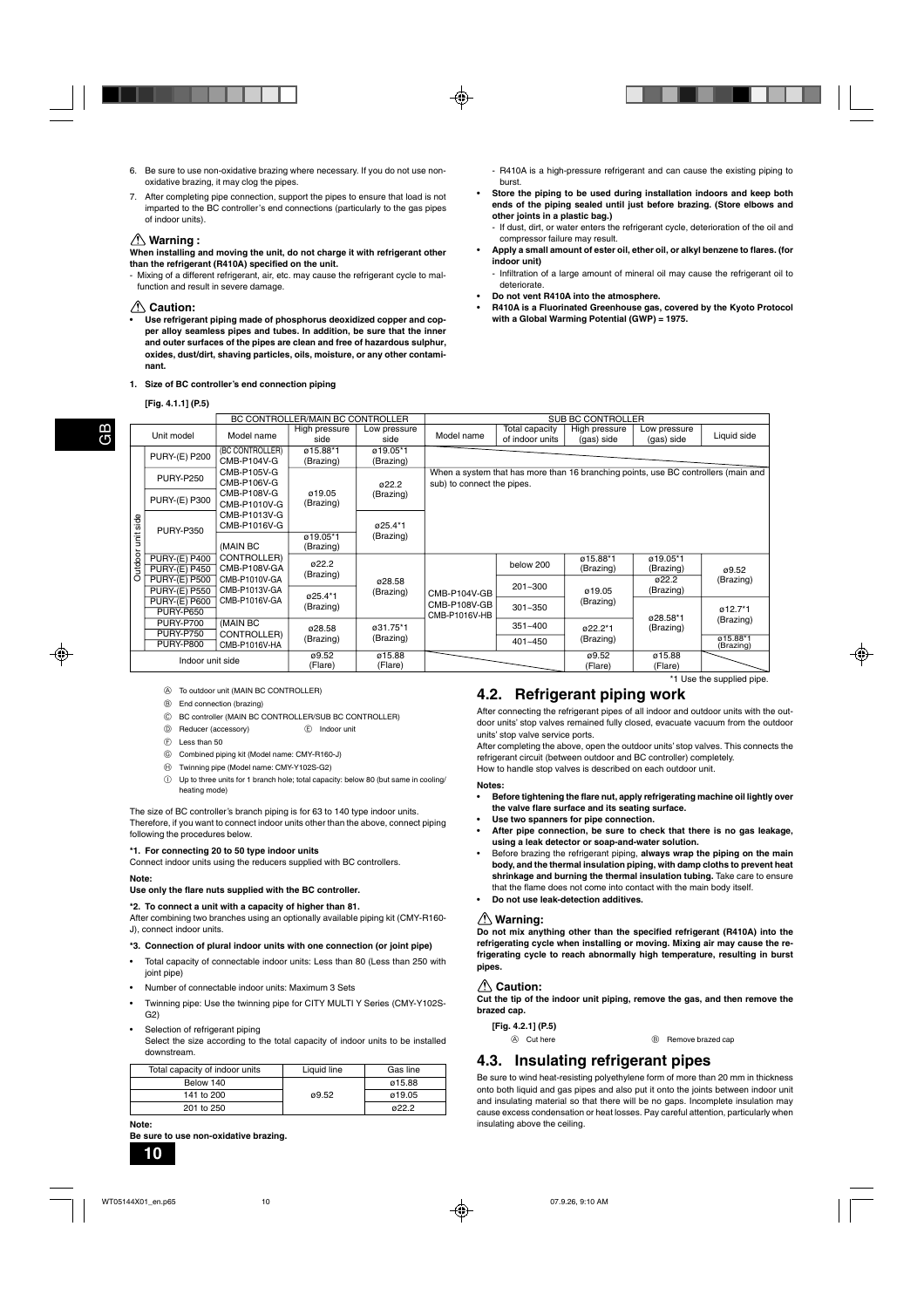#### **[Fig. 4.3.1] (P.5)**

- A Locally procured insulating material for pipes
- B Bind here using band or tape. C Do not leave any opening.
- D Lap margin: more than 40 E Insulating material (field supply)
- 
- F Unit side insulating material

### **4.4. Drain piping work**

#### **1. Drain piping work**

- Ensure that the drain piping is downward (pitch of more than 1/100) to the outdoor (discharge) side. If it is impossible to take any downward pitch, use an optionally available drain-up mechanism to obtain a downward pitch of more than 1/100.
- Ensure that any cross-wise drain piping is less than 20 m. If the drain piping is long, support it with metal brackets to prevent it from bending, warping, or vibrating.
- Connect the supplied drain hose to the discharge port on the unit body. Use hard vinyl chloride pipes VP-25 (ø32) for drain piping (2). Tighten the supplied drain hose onto the discharge port using the supplied hose band. (For this, do not use any adhesive because the drain hose will need to be removed for servicing at a later date.)
- Do not use any odor trap around the discharge port.

#### **[Fig. 4.4.1] (P.5)**

- A: 25 cm
- B: 1.5 2 m
- A Downward pitch of more than 1/100
- **B** Insulating material **C** Supporting bracket
- D Drain discharge port E Drain hose (200 mm long, accessory)
- 
- F Tie band (accessory) G Hose band (accessory)

### **5. Electrical work**

Consult all related regulations and power companies beforehand.

#### **Warning:**

**Electrical work should be handled by qualified electrical engineers in accordance with all related regulations and attached instruction manuals. Special circuits should also be used. If there is a lack of power capacity or a deficiency in electrical work, it may cause a risk of electric shock or fire.**

- **EXECONDECT All wires securely.**
- Fix power source wiring to control box by using buffer bushing for tensile force (PG connection or the like).

| [Fig. 5.0.1] (P.5) |  |
|--------------------|--|
|--------------------|--|

- A Control box B Power source wiring
- $\textcircled{c}$  ø21 hole (closed rubber bushing)  $\textcircled{b}$  Transmission wiring
- s **Never connect the power cable to the terminal board for control cables. (Otherwise it may be broken.)**
- Be sure to wire between the control wire terminal boards for indoor unit, **outdoor unit and BC controller.**

Use non-polarized 2-wire as transmission cables.

Use 2-core shielding cables (CVVS, CPEVS) of more than 1.25 mm<sup>2</sup> in diameter as transmission cables.

## **6. Setting addresses and operating units**

The address switch of each BC controller is set to "000" when shipped from the factory.

- Set the address switch to  $1 +$  the address of the outdoor unit.
- s **The BC controller address should generally be set to 1 + the address of the outdoor unit. However, if this would result in it having the same address as another outdoor unit, set the address between 51 and 100, making sure that it is different from the address of other controllers.**
- Please refer to the outdoor unit installation manual.

## **7. Test run**

#### **Before commencing a test run please check the following:**

- s **After installing, piping and wiring the indoor units and BC controllers, check to see again that there is no refrigerant leakage and no slack on power and control cables.**
- s **Use a 500 V megger to check that there is an insulation resistance of more than 1.0 M**Ω **between the power terminal block and the ground. If it is less than 1.0 M**Ω**, do not operate the unit.**
- As shown in  $\circled{3}$ , install a collecting pipe about 10 cm below the drain ports and give it a downward pitch of more than 1/100. This collecting pipe should be of VP-30.
- Set the end of drain piping in a place without any risk of odor generation.
- Do not put the end of drain piping into any drain where ionic gases are generated.
- Drain piping may be installed in any direction. However, please be sure to observe the above instructions.
- When using an optionally available drain-up mechanism, follow its instruction manual regarding its installation and use.

#### **[Fig. 4.4.2] (P.5)**

| A BC controller | Indoor unit |
|-----------------|-------------|
|                 |             |

C Collecting pipe  $\circledcirc$  Please ensure this length is at least 10 cm.

#### **2. Discharge test**

After completing drain piping work, open the BC controller panel, and test drain discharge using a small amount of water. Also, check to see that there is no water leakage from the connections.

#### **3. Insulating drain pipes**

Provide sufficient insulation to the drain pipes just as for refrigerant pipes.

#### **Caution:**

**Be sure to provide drain piping with heat inslation in order to prevent excess condensation. Without drain piping, water may leak from the unit causing damage to your property.**

The switch capacity of the main power to BC controllers and the wire size are as follows:

| Switch (A) |      | Molded case     | Earth leakage |                       |  |
|------------|------|-----------------|---------------|-----------------------|--|
| Capacity   | Fuse | circuit breaker | breaker       | Wire size             |  |
| 16         | 16   | 20A             | 20 A 30 mA    | $1.5$ mm <sup>2</sup> |  |
|            |      |                 | 0.1 s or less |                       |  |

- For other detailed information, refer to the outdoor unit installation manual.
- Power supply cords of appliances shall not be lighter than design 245 IEC 53 or 227 IEC 53.
- A switch with at least 3 mm contact separation in each pole shall be provided by the Air conditioner installation.

#### **Caution:**

**Do not use anything other than the correct capacity fuse and breaker. Using fuse, conductor or copper wire with too large capacity may cause a risk of malfunction or fire.**

**Ensure that the outdoor units are put to the ground. Do not connect the earth cable to any gas pipe, water pipe, lightening rod or telephone earth cable. Incomplete grounding may cause a risk of electric shock.**

#### **Caution:**

**Never measure the insulation resistance of the terminal block for any control cables.**

GB